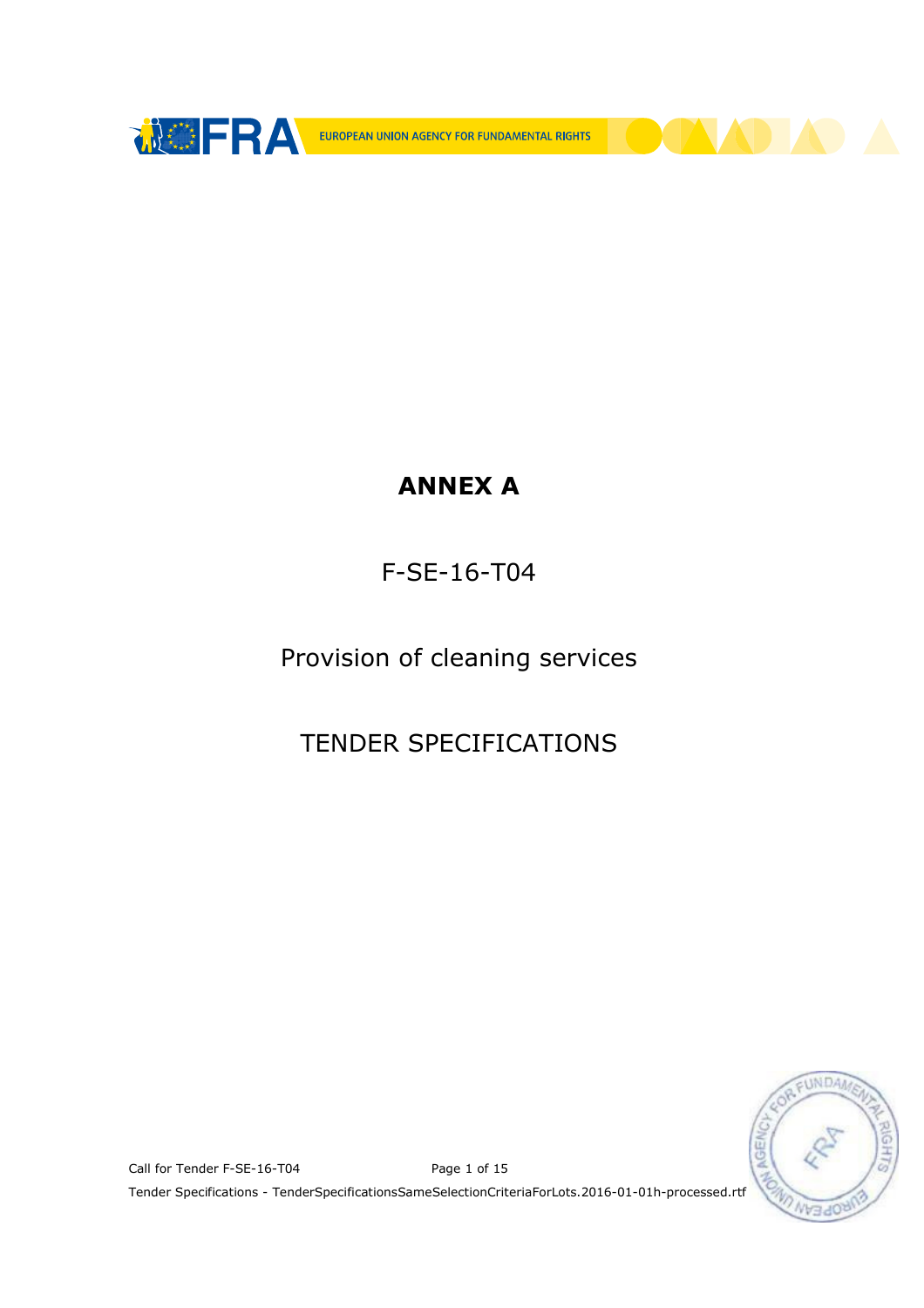

## 1. Description of the tender

The Contracting Authority is situated at Schwarzenbergplatz 11, 1040 Vienna. The total space in all floors and other areas is approximately 6.000 sqm. The building's offices occupy six floors and the basement.

The scope of the services to be covered by the contract between the Contracting Authority and the successful tenderer, includes all aspects of cleaning services to be provided at the premises of the Contracting Authority.

The contract notice for the present call for tenders was published on 25/05/2016 with reference number 2016S 99- 176450.

#### 2. Division into lots

This tender is not divided into lots. Submission of a tender for only some of tasks to be performed under the contract will lead to the rejection of the tender.

#### 3. Purpose of the tender

The purpose of this invitation to tender is to award a Framework Services contract for the provision of Cleaning services.

The contracting authority intends to award a maximum of three (3) framework contracts, in cascading and descending order, for the provision of services as specified in Annex A.1 Technical Specifications, provided that there is a sufficient number of economic operators that satisfy the selection criteria or a sufficient number of admissible tenders which meet the award criteria.

The multiple framework contracts will take the form of contracts which are separate but concluded on identical terms with each of the successful tenderers. Framework contracts involve no direct commitment and, in particular, do not constitute orders per se. Instead, they lay down the legal, financial, technical and administrative provisions governing the relations between the contracting authority and the contractor during the period of its validity. Specific contracts or order forms will be issued throughout the validity of the framework contract. Such specific contracts or orders will be attached to the framework contract. The draft framework contract (Annex B) specifies the basic conditions applicable to any assignment placed under its terms. Signature of a framework contract does not oblige the contracting authority to place an assignment. The framework contract does not preclude the contracting authority from assigning tasks in the areas set out above to the other contractors or from having these tasks carried out by contracting authority's staff.

## 4. Place of delivery or performance

The place of performance of the tasks shall be the contractor's premises or any other place indicated in Annex A.1 Technical Specifications.



Call for Tender F-SE-16-T04 Page 2 of 15 Tender Specifications - TenderSpecificationsSameSelectionCriteriaForLots.2016-01-01h-processed.rtf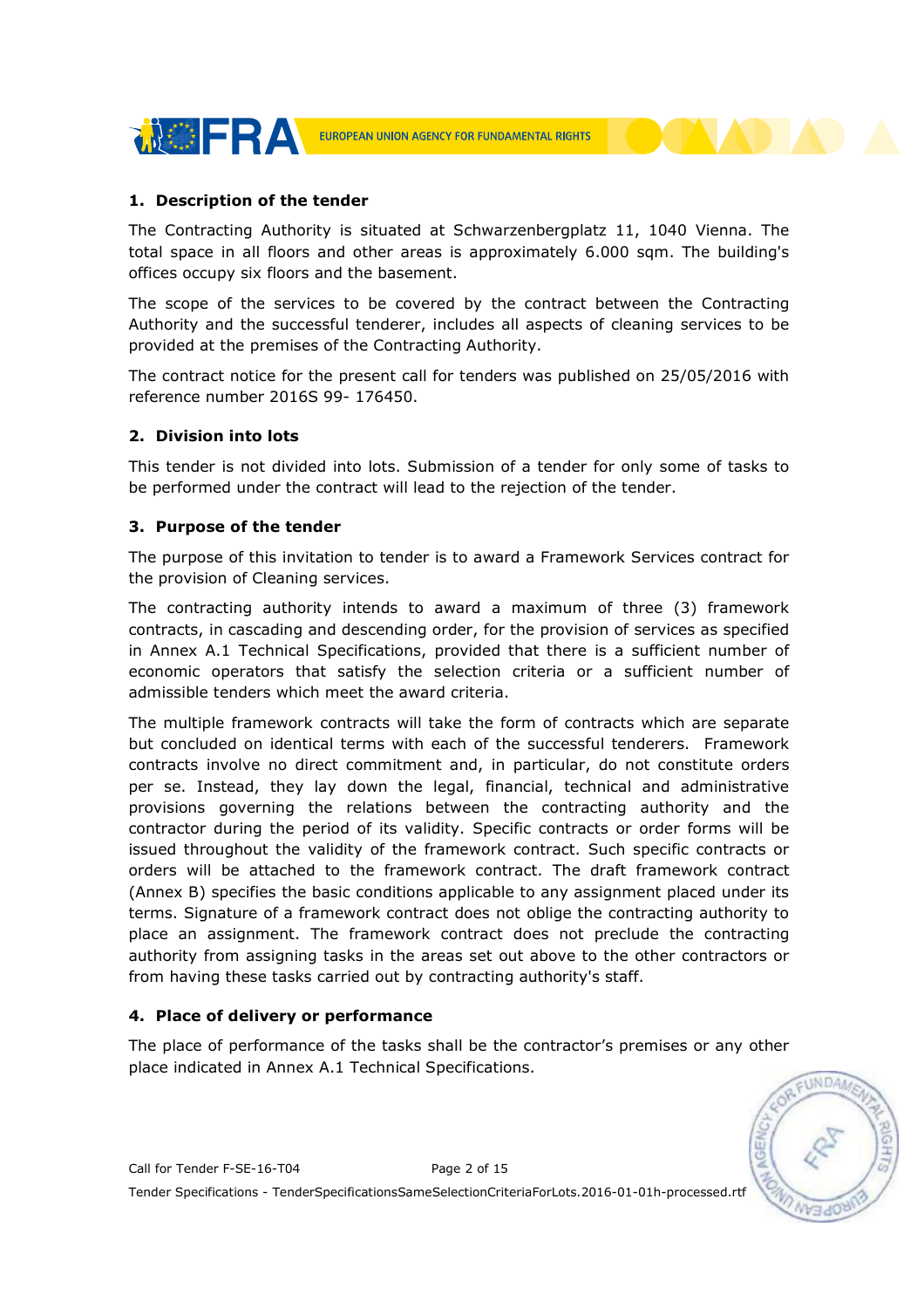

## 5. Duration

The framework contract(s) resulting from the present call for tenders shall enter into force the date on which it is signed by the last contracting party.

The framework contract(s) will be concluded for a period of one (1) year with effect from the date of its entry into force. The framework contract will be renewed automatically three (3) times for one (1) year each, unless one of the parties receives formal notification to the contrary at least three months before the end of the ongoing duration. Renewal does not change or postpone any existing obligations.

## 6. Volume

The maximum contract amount has been estimated at around 600.000,00 EUR excluding VAT for a period of four (4) years.

## 7. Contractual conditions

The tenderer should bear in mind the provisions of the draft framework contract which specifies the rights and obligations of the contractor, particularly those on payments, performance of the contract, retention money guarantee, confidentiality, and checks and audits.

## 8. Compliance with applicable law

The tender must comply with applicable environmental, social and labour law obligations established by Union law, national legislation, collective agreements or the international environmental, social and labour conventions listed in Annex X to Directive  $2014/24$ /EU<sup>1</sup>.

## 9. Terms of payment

The payment arrangements governing the contracts resulting from the present call for tenders are detailed in the relevant articles of Annex B – draft framework contract. Tenderers are strongly advised to carefully read those articles before submitting their tenders.

## 10. Financial guarantees

No financial guarantees are required.

## 11. Participation in the tendering procedure

Participation in this procurement procedure is open on equal terms to all natural and legal persons coming within the scope of the Treaties, as well as to international organisations.

-

EUNDA

<sup>&</sup>lt;sup>1</sup> Directive 2014/24/EU of the European Parliament and of the Council of 26 February 2014 on public procurement and repealing Directive 2004/18/EC (OJ L 94, 28.3.2014, p. 65).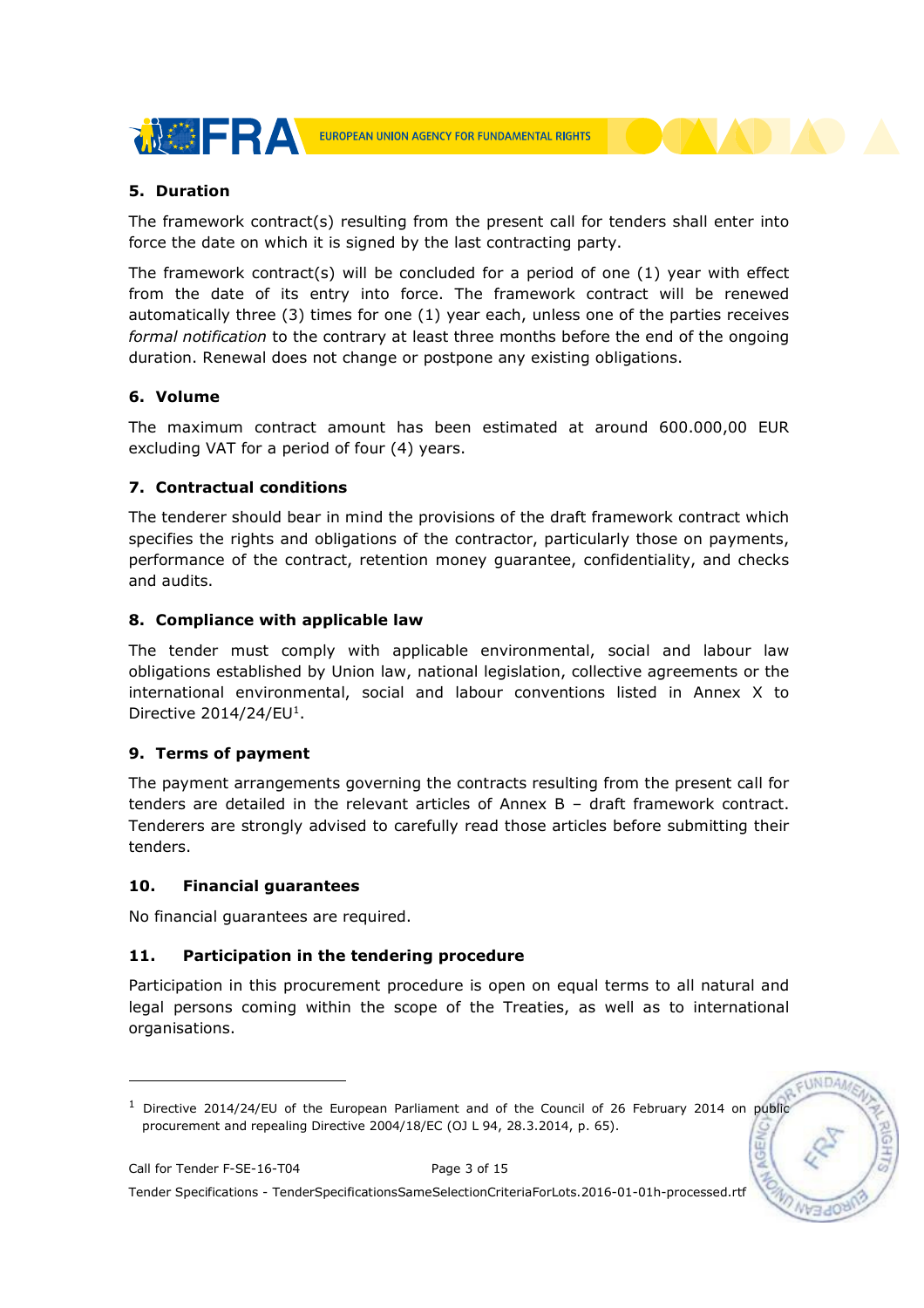

It is also open to all natural and legal persons established in a third country which has a special agreement with the Union in the field of public procurement on the conditions laid down in that agreement<sup>2</sup>.

## 12. Joint tenders

A joint tender is a situation where a tender is submitted by a group of economic operators (natural or legal persons). Joint tenders may include subcontractors in addition to the members of the group. Changes in the composition of the consortium or group of companies must be expressly authorised by the contracting authority.

In case of joint tender, all members of the group assume joint and several liability towards the contracting authority for the performance of the contract as a whole, i.e. both financial and operational liability. Nevertheless, tenderers must designate one of the economic operators as a single point of contact (the leader) for the contracting authority for administrative and financial aspects as well as operational management of the contract.

All members of the consortium or group of companies must provide a declaration on honour on exclusion and selection criteria duly dated and signed by an authorised representative.

After the award, the contracting authority will sign the contract either with all members of the group, or with the leader on behalf of all members of the group, authorised by the other members via powers of attorney.

Joint tenders will be assessed as follows as regards the exclusion and selection criteria:

- The exclusion criteria will be assessed in relation to each economic operator individually.
- The selection criteria for economic and financial capacity will be assessed in relation to each economic operator individually. However, economic and financial criteria that shall be achieved above a certain minimum threshold (as specified in the selection criteria mentioned below) will be assessed in relation to the consortium or group of companies as a whole.

The selection criteria for technical and professional capacity will be assessed in relation to the consortium or group of companies as a whole.

## 13. Subcontracting

Subcontracting is permitted but the contractor will retain full liability towards the contracting authority for performance of the contract as a whole. During contract performance, the change of any subcontractor identified in the tender or additional subcontracting will be subject to prior written approval of the contracting authority.

 2 Please note that the European Union Agency for Fundamental Rights is not part of the Agreement on Government Procurement (GPA) concluded within the World Trade Organisation. Therefore, the Agency's procurement procedures are not open to tenderers from GPA countries.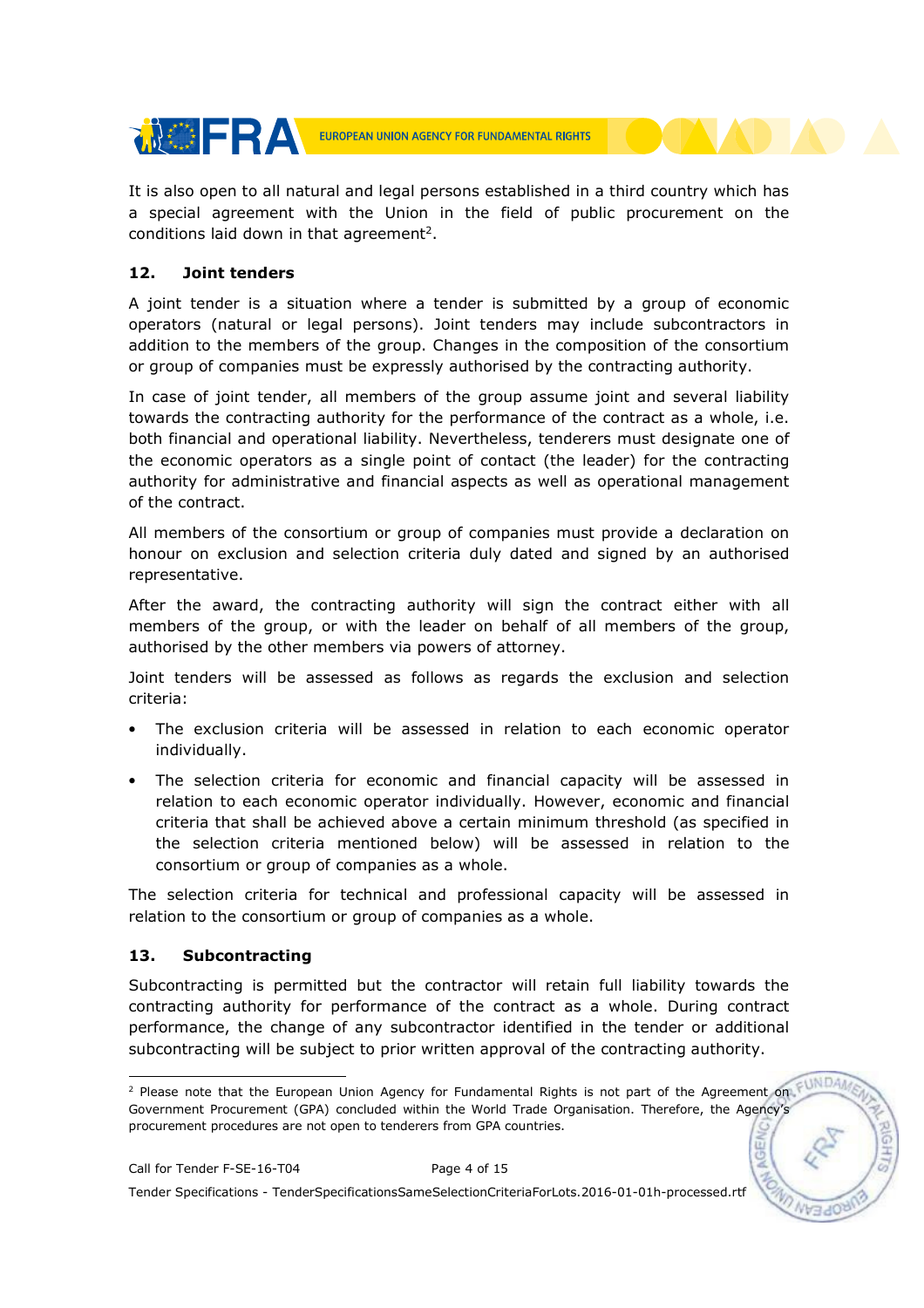

Any intention to subcontract part of the contract must be clearly stated by the tenderer in Annex C. Tenderers must indicate the maximum percentage of the contract they intend to subcontract and the identity of those subcontractors they intend to work with.

For each subcontractor identified in the tender, tenderers must provide a Letter of Intent signed by the subcontractor stating their unambiguous undertaking to collaborate with the tenderer.

Offers involving subcontracting will be assessed as follows:

- The exclusion criteria of all identified subcontractors whose intended share of the contract is above 10% will be assessed. The declaration on honour on exclusion criteria and selection criteria included in Annex C, duly signed and dated, stating that the subcontractor is not in one of the exclusion situations, must be provided by each identified subcontractor.
- Where the tenderer relies on the economic, financial, technical and professional capacity of the identified subcontractor(s) to meet the selection criteria, subcontractors shall be treated as if they were partners in a consortium or a group of companies for the purposes of the evaluation of the selection criteria, and therefore, they shall provide proof of economic, financial, technical and professional capacity as well.
- Subcontractor(s) should select the 'N/A' option in their individual declaration when the tenderer does not rely on their economic, financial, technical and professional capacity.

Tenderers must inform the subcontractor(s) and include in their Letter of Intent that the provisions referring to checks and audits included in the Draft Contract (Annex B) may be applied to them.

Once the contract has been signed, the provisions regarding subcontracting included in the Draft Contract will apply. The contracting authority retains the right to approve or reject the proposed subcontractors.

If the tender includes subcontracting, it is recommended that contractual arrangements with subcontractors include mediation as a method of dispute resolution.

## 14. Visits to premises

A visit to the premises is not foreseen.

## 15. Date and place of opening of the tenders

Tenders will be opened at 10:30 hrs on 05/07/2016 at the contracting authority's address. An authorised representative of each tenderer may attend the opening of the bids. Companies wishing to attend are requested to notify their intention by sending a cunnal fax or e-mail at least 72 hours in advance to the fax or e-mail. This notification must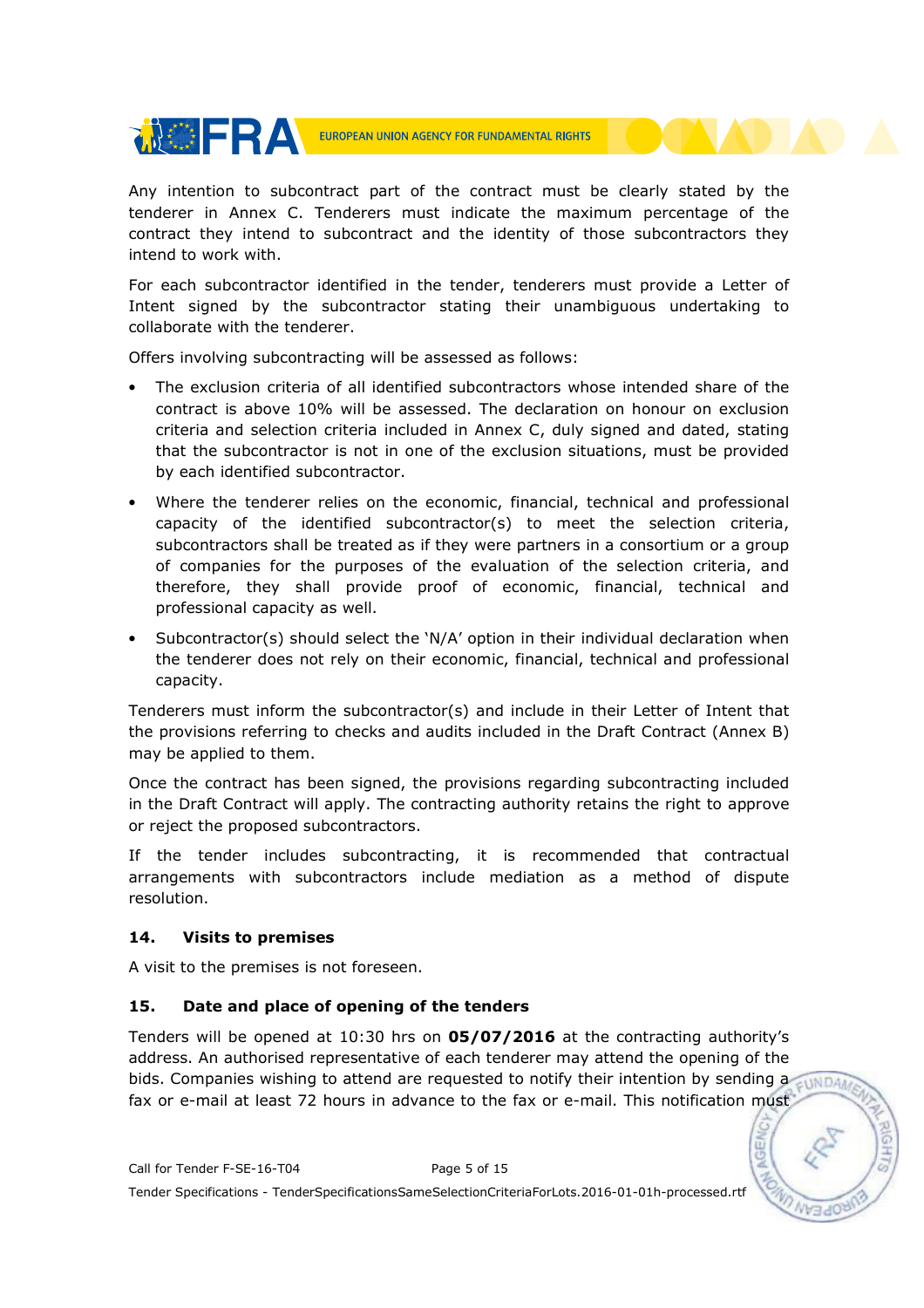

be signed by an authorised officer of the tenderer and specify the name of the person who will attend the opening of the bids on the tenderers behalf.

## 16. Contacts between the tenderer and the contracting authority

In principle, no contact is permitted between the contracting authority and the tenderers during the tendering procedure.

However, in exceptional circumstances contact may be made on the tenderers initiative before the final date for the submission of bids, in order (and only for this reason) to clarify the nature of the contract.

Such requests for further information may be made by fax, e-mail or to the address below:

European Union Agency for Fundamental Rights Invitation to tender No: F-SE-16-T04 Administration Schwarzenbergplatz 11 Vienna 1040 – Austria Fax: +43 (0)1 580 30 691 ; e-mail: procurement@fra.europa.eu

The contracting authority is not bound to reply to requests for additional information provided less than six working days before the date of receipt of tenders. The answers to the requests for additional information will be posted on http://fra.europa.eu/en/about-fra/procurement. The website will be updated regularly and it is the tenderers' responsibility to check for updates and modifications during the tendering period.

Similarly, contact may in exceptional circumstances be made on the contracting authority's initiative:

- a. before the final date for the submission of bids, in order to inform interested parties of an error, a lack of precision, an omission or any other material shortcoming in the drawing up of the documents of the invitation to tender; or
- b. after the opening of bids, where a bid requires clarification or in order to correct material errors made in drawing up a bid.

Please note that in any event such contact may not result in a modification of the terms of the bid.

## 17. Alteration or withdrawal of tenders

Tenderers may alter or withdraw their tenders by written notification prior to the deadline for submission of tenders. No tender may be altered after the deadline for submission. Withdrawals must be unconditional and will end all participation in the tender procedure.

Any such notification of alteration or withdrawal must be prepared and submitted in accordance with the instructions on how to submit tenders included in the Invitation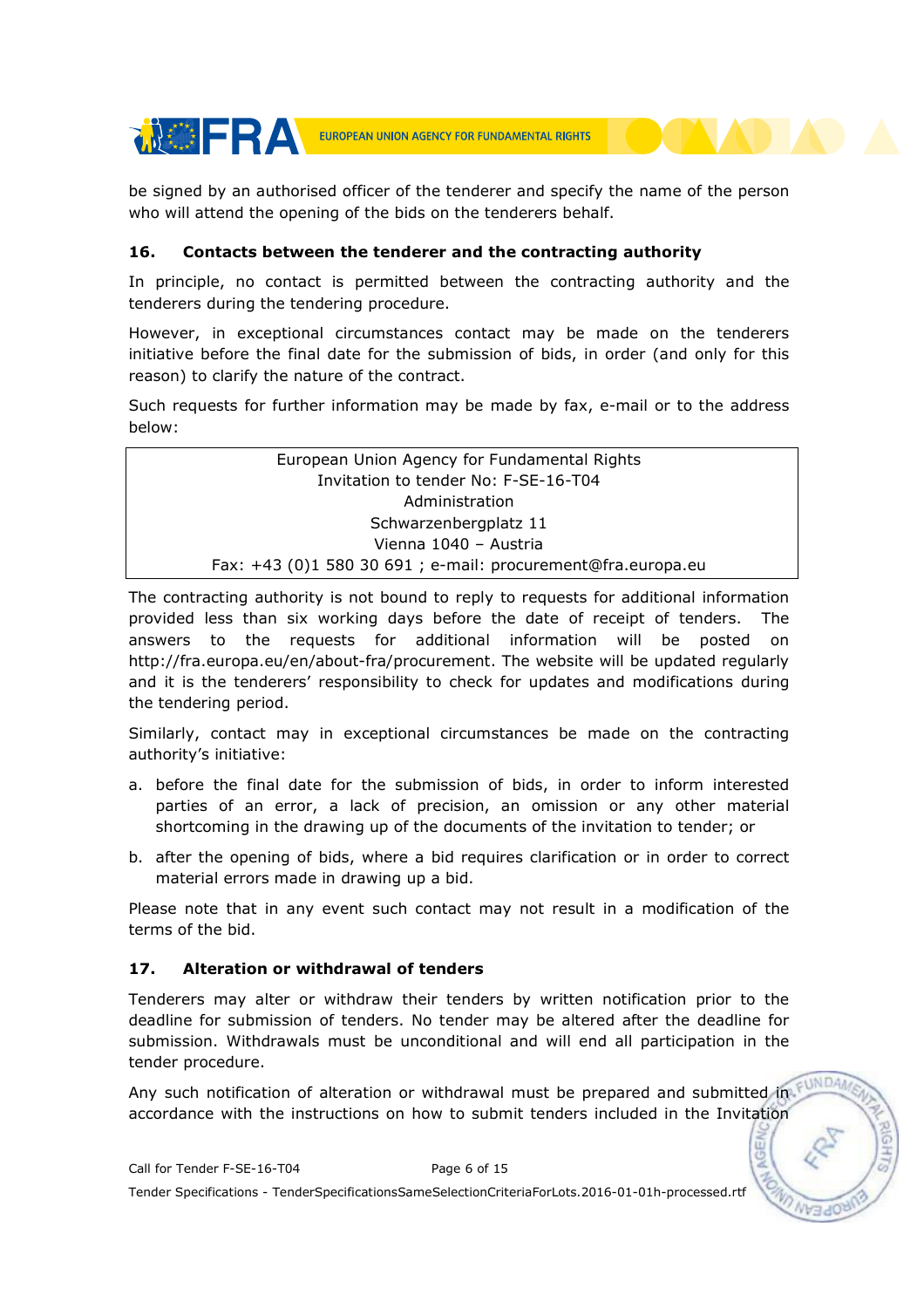**THE REAL PROPERTY OF FUNDAMENTAL RIGHTS** 

to tender, and the envelope must also be marked with "alteration" or "withdrawal" as appropriate.

## 18. Variants

Variant solutions are not allowed and will not be taken into consideration.

## 19. Evaluation and award

The evaluation is based solely on the information provided in the submitted tender. It involves the following:

- phase I: verification of non-exclusion of tenderers on the basis of the exclusion criteria
- phase II: selection of tenderers on the basis of compliance with the selection criteria
- phase III: verification of compliance with the minimum requirements set out in Annex A.1 Technical Specification and evaluation of tenders on the basis of the award criteria
- phase IV: contract award on the basis of the award method

The contracting authority may reject abnormally low tenders, in particular if it established that the tenderer or a subcontractor does not comply with applicable obligations in the fields of environmental, social and labour law.

The tenders will be assessed in the order indicated above. Only tenders meeting the requirements of one step will pass on to the next step.

## 19.1 Verification of non-exclusion (Phase I)

All tenderers must provide a declaration of honour on exclusion criteria and selection criteria (see Annex C), signed and dated by an authorised representative, stating that they are not in one of the situations of exclusion listed in that declaration of honour.

The successful tenderer must provide the documents mentioned as supporting evidence in the declaration on honour before signature of the contract and within a deadline given by the contracting authority. This requirement applies to each member of the group in case of joint tender and to all subcontractors whose share of the contract is above 10 % and whose capacity is necessary to fulfil the selection criteria.

The obligation to submit supporting evidence does not apply to international organisations.

The successful tenderer (or a member of the group in case of joint tender, or a subcontractor) will not be required to submit the documentary evidence if it has already been submitted for another procurement procedure and provided the documents were issued not more than one year before the date of their request by EUNDA the contracting authority and are still valid at that date. In such cases, the successful tenderer must declare on its honour that the documentary evidence has already been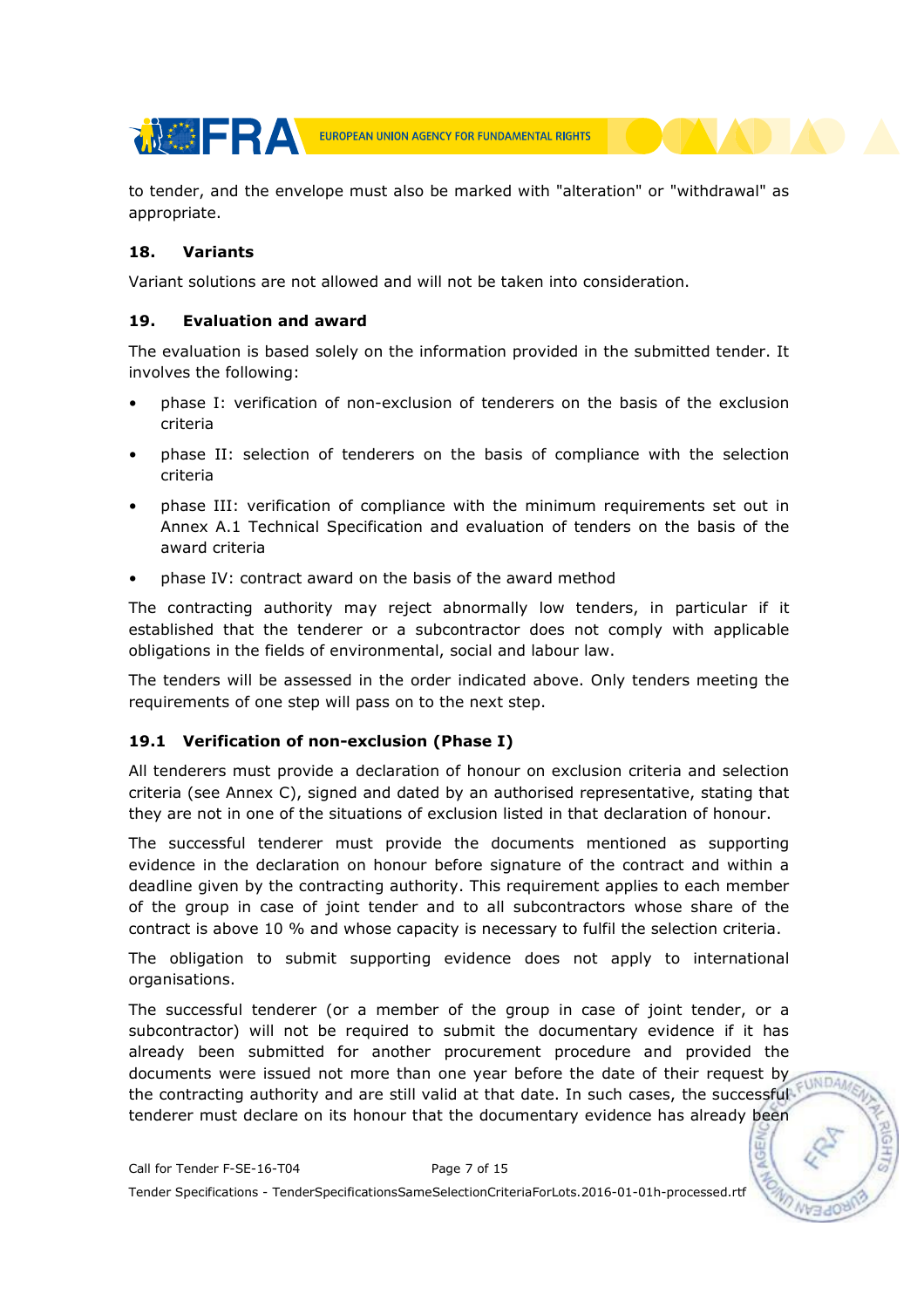

provided in a previous procurement procedure, indicate the reference of the procedure and confirm that that there has been no change in its situation. If a specific document can be accessed by the contracting authority on a national database free of charge, the successful tenderer (or a member of the group in case of joint tender, or a subcontractor) will need to include the link to the source and will not be required to submit the document.

## 19.2 Selection of tenders on the basis of compliance with selection criteria – Phase II

The aim of this phase is to assess if tenderers have sufficient economic and financial capacity and sufficient technical and professional capacity to perform the contract.

## 19.2.1 Economic and financial capacity

**MOFRA** 

Tenderers must have the necessary economic and financial capacity to perform this contract until its end. In order to prove their capacity, tenderers must comply with the following selection criteria:

(a) Copy of the financial statements (balance sheets, and profit and loss accounts) for the last two (2) financial years for which accounts have been closed.In case of a consortium, each consortium member shall present their own financial statements.

(b) A statement of the annual average turnover for the last two (2) financial years for which accounts have been closed. The minimum average annual turnover of the tenderer shall be of 300,000.00 EUR. In case of a consortium, the annual average turnover for each of the partners shall be presented. The sum of the annual average turnovers of each partner will be taken into account to reach the minimum annual average turnover of 300,000.00 EUR.

If, for some exceptional reason which the contracting authority considers justified, a tenderer is unable to provide one or other of the above documents, it may prove its economic and financial capacity by any other document which the contracting authority considers appropriate. In any case, the contracting authority must at least be notified of the exceptional reason and its justification. The contracting authority reserves the right to request any other document enabling it to verify the tenderer's economic and financial capacity.

An economic operator may, where appropriate and for a particular contract, rely on the economic and financial capacities of other entities, regardless of the legal nature of the links it has with them. It must in that case prove to the contracting authority that it will have at its disposal the resources necessary for the performance of the contract, for example by producing undertaking commitment by those entities to that effect. In that case, the contracting authority may require that the economic operator and the entities referred to above are jointly liable for the performance of the contract.

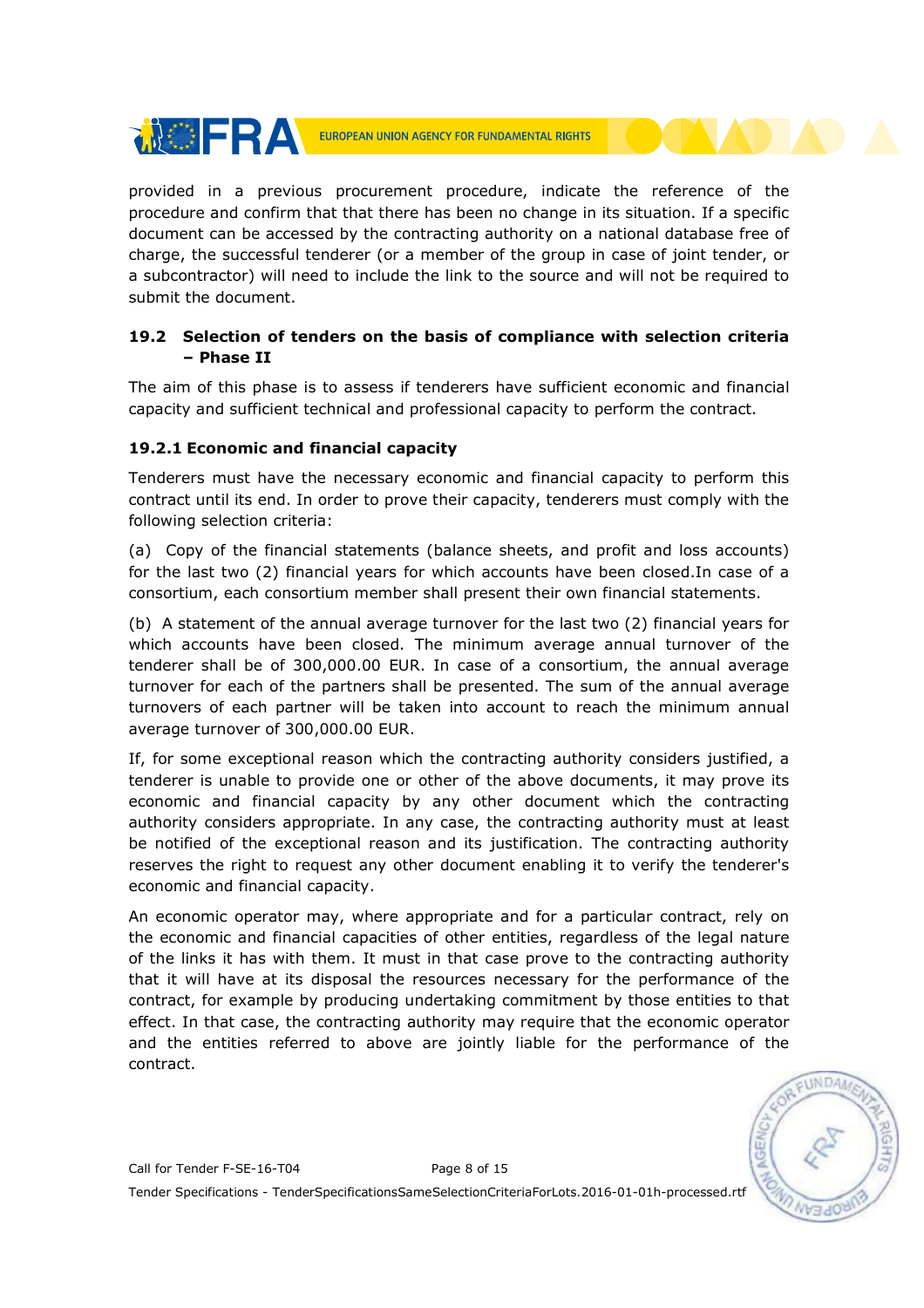

## 19.2.2 Technical and professional capacity

Tenderers (in case of a joint tender the combined capacity of all members of the group and identified subcontractors) must comply with the criteria listed below:

(a) A list of the principal services provided and supplies delivered in the past three (3) years, with the sums, dates and clients, public or private. Tenderers are required to prove that they have performed at least 2 projects of an amount, nature or scope similar to the services to be carried out under this contract.

(b) For works or services, a statement of the annual average manpower and the number of managerial staff of the tenderer in the last three (3) years.

The minimum annual average manpower in the last three (3) years shall be of at least 10.

The minimum annual average managerial staff in the last three (3) years shall be of at least of 1.

An economic operator may, where appropriate and for a particular contract, rely on the technical and professional capacities of other entities, regardless of the legal nature of the links it has with them. It must in that case prove to the contracting authority that it will have at its disposal the resources necessary for the performance of the contract, for example by producing a commitment by those entities to that effect.

An economic operator may only rely on the capacities of other entities where the latter will perform the works or services for which these capacities are required.

#### 20. Assessment of tenders – Phase III

The aim of this phase is to verify the compliance of the tenders with the minimum requirements set out in Annex A.1 Technical Specifications and to evaluate, from the technical and the financial points of view the offers submitted by the tenderers.

## 20.1 Verification of compliance with the minimum requirements set out in Annex A.1 Technical Specifications.

The compliance of the technical offers with the minimum requirements set out in Annex A.1 Technical Specifications will be assessed. Offers deviating from the minimum requirements or not covering all the minimum requirements may be rejected on the basis of non-compliance and will not be evaluated further.

## 20.2 Technical evaluation

The quality of the tender will be evaluated based on the following criteria and their corresponding weightings:

| <b>Technical Award criteria</b>                                                                    | Weighting |  |
|----------------------------------------------------------------------------------------------------|-----------|--|
| Call for Tender F-SE-16-T04<br>Page 9 of 15                                                        |           |  |
| Tender Specifications - TenderSpecificationsSameSelectionCriteriaForLots.2016-01-01h-processed.rtf |           |  |

 $\overline{\phantom{a}}$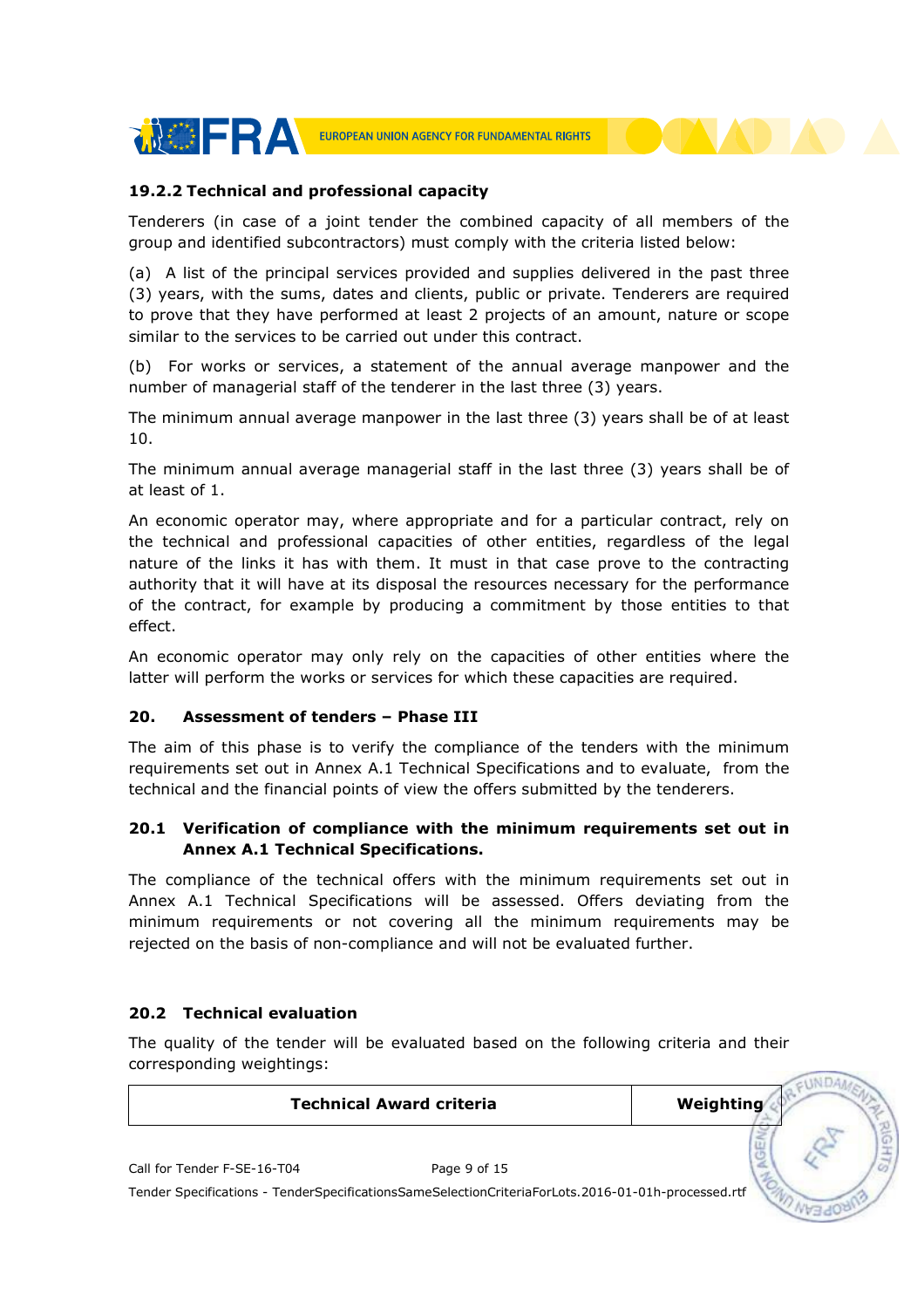



For each criterion a number of points in a range between 0 to 100 points will be given. A tender can reach a maximum of 100 points per criterion and a maximum of 100 points in total. After the application of the corresponding weightings per criterion and sub-criterion as per the grid above, tenders scoring less than 60% in the total overall points or less than 50% in the points awarded for a single criterion will be excluded from the rest of the assessment procedure.

## 20.3 Financial evaluation

## 20.3.1 Financial award criteria

 Tenderers financial offers will be evaluated on the basis of the following financial award criteria and their corresponding weightings:

| Financial award criteria<br>Weighting 0               |                |  |
|-------------------------------------------------------|----------------|--|
| Item                                                  | Weighting in % |  |
| Cleaner - Monday to Friday (on Austrian working days) | 90             |  |
| Cleaner - Non-working days in Austria                 | 10             |  |
| TOTAL                                                 | 100            |  |

The tender with the lowest financial offer (following weighting of the prices, where applicable) will receive 100 points in the financial evaluation. The remaining tenders  $\not\in$  UNDA will receive their financial points in accordance with the following formula: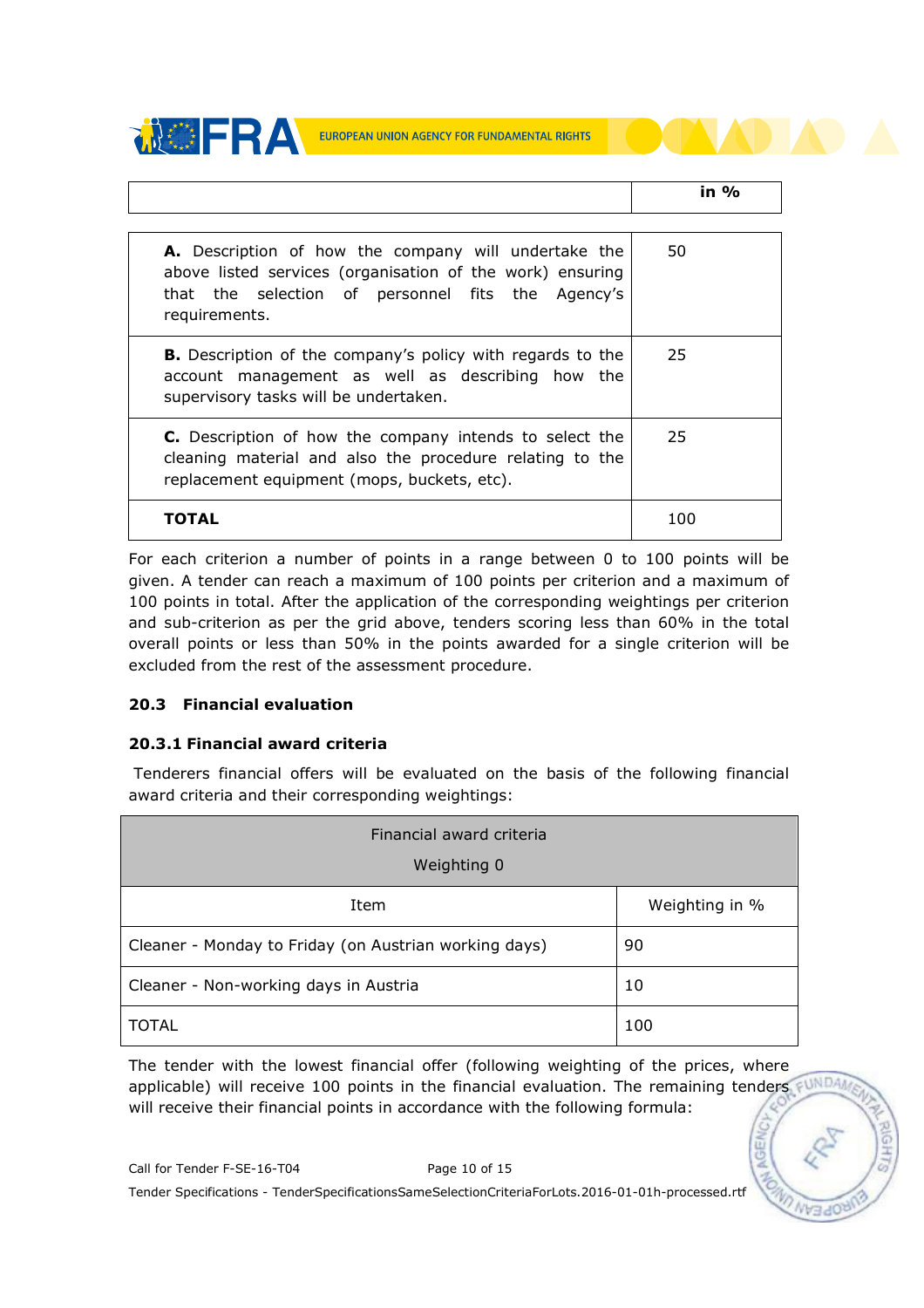

financial points for tender  $X =$  (lowest financial offer / financial offer of tender X)  $*$ 100

## 20.3.2 Information concerning prices

The financial evaluation of the offers will be based on the prices quoted by the tenderers in their financial offers. Tenderers must fill in the Financial Offer Form included in Annex C.

When filling in the Financial Offer Form, tenderers must take into consideration that prices shall be:

- expressed in euro. For tenders in countries which do not belong to the euro zone, tenderers shall quote their prices in euro and the price quoted may not be revised in line with exchange rate movements. It is for the tenderer to select an exchange rate and assume the risks or benefits deriving from any variation.
- inclusive of all costs and expenses, directly and indirectly connected with the goods and/or services to be supplied/provided and including all the charges (travel and subsistence), unless otherwise stated in the tender documents.
- free of all duties and taxes (in particular VAT). According to Articles 3 and 4 of the Protocol on the Privileges and Immunities of the European Communities, the European Union Agency for Fundamental Rights is exempt from all charges, taxes and dues, including value added tax; such charges may not therefore be included in the calculation of the price quoted; the VAT amount must be indicated separately.

Prices shall be fixed and not subject to revision during the first year of performance of the contract. From the beginning of the second year of performance of the contract, each price may be revised upwards or downwards each year in accordance with the provisions of the Draft Contract in Annex B.

The services/supplies the financial offer refers to are intended to provide a fair, nondiscriminatory basis for evaluation purposes. Consequently, cannot under any circumstances be considered to constitute a commitment on the part of the contracting authority to conclude specific contracts for the related services and quantities, and cannot give rise to any right of legitimate expectation on the part of the contractor.

However, the prices quoted by the tenderer in their financial offer are binding and will be applicable to the requested services/supplies by means of specific contracts or orders. If the tenderer is requested to quote unit prices in the Financial Offer Form included in Annex C, these unit prices are binding as well, and will be applicable to the services requested by means of specific contracts and orders.

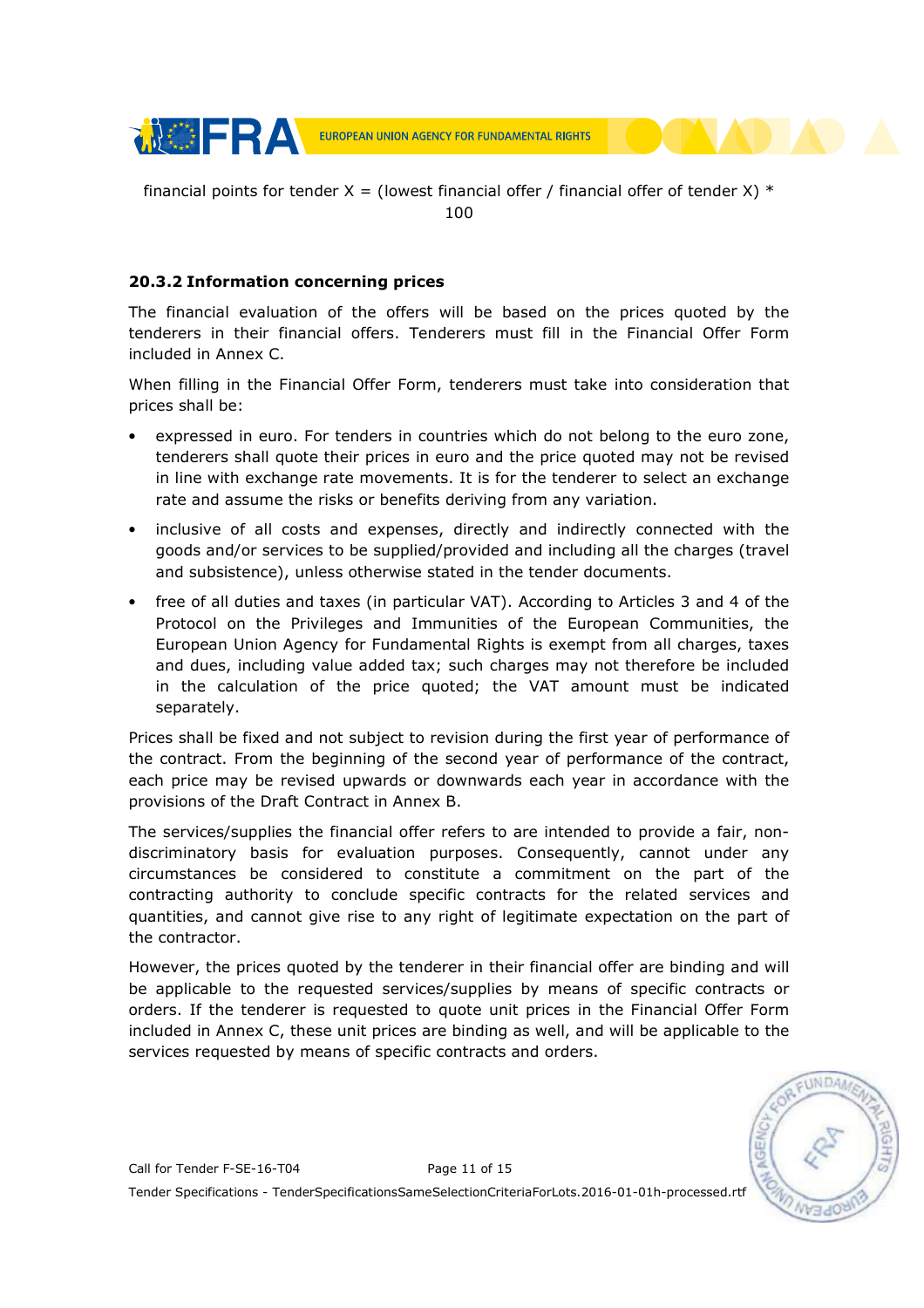

## 21. Contract award – Phase IV

The contract will be awarded to the most economically advantageous tender, i.e. the tender offering the best price-quality ratio determined in accordance with the formula below quality-price ratio:

Score for tender X = (financial score of tender X  $*$  40 %) + (total quality score (out of 100) for all award criteria of tender  $X * 60 %$ 

## 22. Information to tenderers on the outcome of the tender

The contracting authority will inform tenderers of decisions reached concerning the award of the contract, including the grounds for any decision not to award a contract or to recommence the procedure.

The contracting authority will inform as soon as possible all tenderers whose tenders are rejected of the reasons for their rejection. If a written request is received, the contracting authority will inform, within not more than 15 calendar days from the date on which the written request is received, all tenderers who meet the exclusion and selection criteria, of the characteristics and relative advantages of the successful tender and the name of the tenderer to whom the contract is awarded.

However, certain details may not be disclosed where disclosure would hinder application of the law, would be contrary to public interest or would harm the legitimate commercial interests of public or private undertakings or could distort fair competition between those undertakings.

## 23. No obligation to award the contract

The tendering procedure shall not involve the contracting authority in any obligation to award the contract.

No compensation may be claimed by tenderers whose tender has not been accepted, including when the contracting authority decides not to award the contract.

## 24. Cancellation of the tender procedure

In the event of cancellation of the tender procedure, tenderers will be notified of the cancellation by the contracting authority. If the tender procedure is cancelled before the outer envelope of any tender has been opened, the unopened and sealed envelopes will be returned to the tenderers.

In no event shall the contracting authority be liable for any damages whatsoever including, without limitation, damages for loss of profits, in any way connected with the cancellation of a tender procedure even if the contracting authority has been advised of the possibility of damages.

## 25. How to submit the tender

All tenders must be presented in three parts:



Call for Tender F-SE-16-T04 Page 12 of 15

Tender Specifications - TenderSpecificationsSameSelectionCriteriaForLots.2016-01-01h-processed.rtf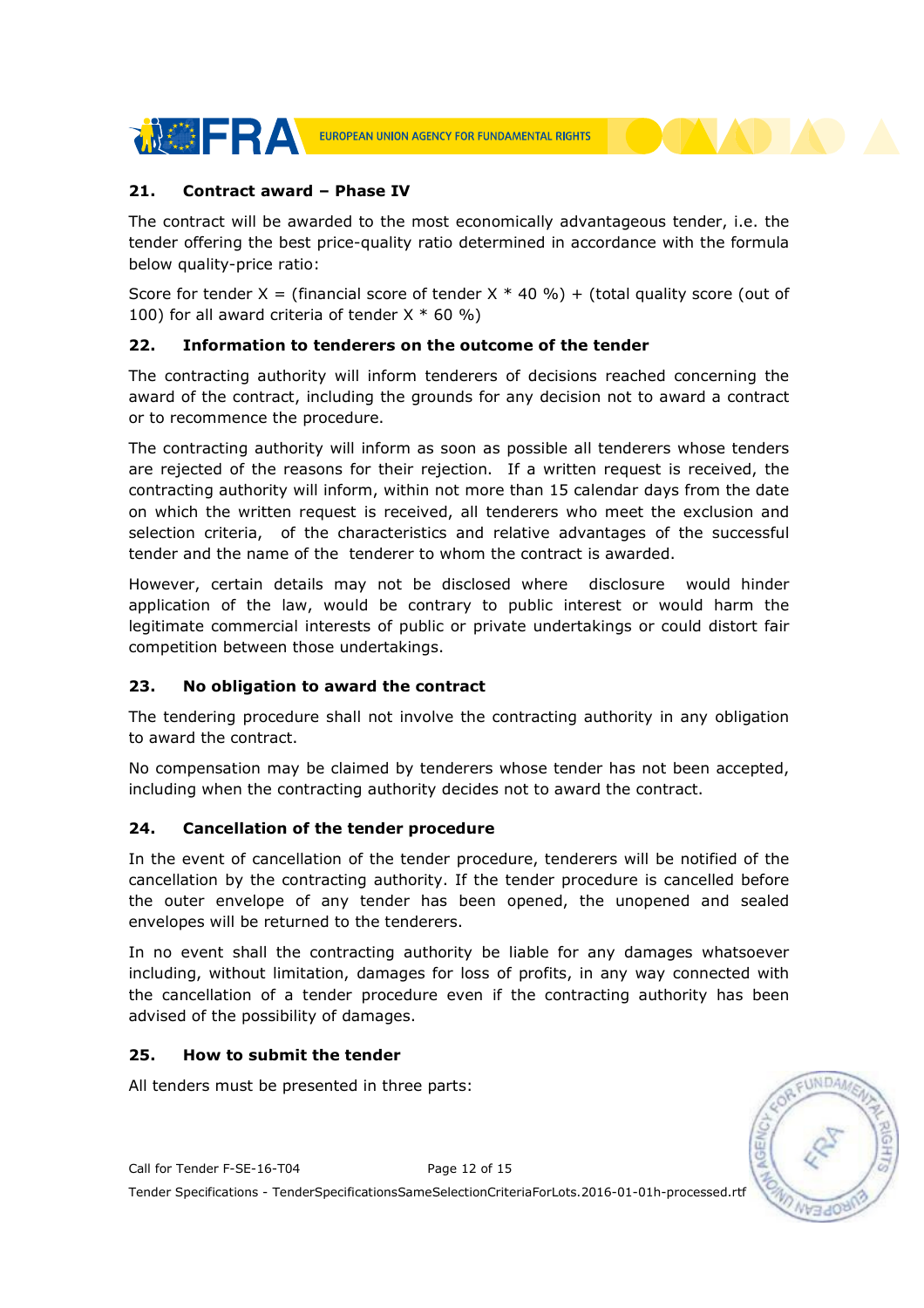

## Part 1 – Administrative Proposal

In the Administrative Proposal, tenderers must include all the information and documents required by the contracting authority for the assessment of tenderers on the basis of the exclusion and selection criteria described above. For that purpose, tenderers must fill and sign the following documents using the forms included in Annex C:

## Section A: Tenderers Identification

- Tenderers identification form (administrative details). If the tenderer is a consortium or a group of companies, only the leader must fill in the form.
- Legal Entities Form, to be signed by a representative of the tenderer authorised to sign contracts with third parties. There is one form for individuals, one for private entities and one for public entities. If the tenderer is submitting a joint offer, a Legal Entities Form must be submitted by each consortium or group member. It also has to be submitted by each identified subcontractor whose intended share of the contract is above 10% of the total contract value.
- Bank Identification Form filled in and signed by an authorised representative of the tenderer and its banker. In case of a joint offer, only one of the members of the consortium or group of companies, usually the leader, must complete the Bank Identification Form.
- Power of Attorney (in case of joint offers). In case of a joint offer, the power of attorney has to be signed by the leader and all consortium partners, preferably in a single document.
- Statement on Subcontracting, indicating the intention of the tenderer to subcontract part of the contract and the percentage of subcontracting per identified subcontractor.
- Letter of Intent of identified subcontractors (only if the tenderer intends to subcontract part of the contract).

## Section B: Exclusion Criteria information

• Declaration of Honour with respect to the Exclusion Criteria and Absence of Conflict of Interest. To be submitted by each consortium or group member in case of joint offers and by each identified subcontractor whose intended share of the contract is above 10% of the total contract value.

Section C: Selection Criteria (Economic and Financial capacity)

- Copy of the financial statements (balance sheets, and profit and loss accounts) for the last two (2) financial years.
- Statement on the annual average turnover for the last 2 years.

Section D: Selection criteria (Technical and Professional Capacity)



Call for Tender F-SE-16-T04 Page 13 of 15 Tender Specifications - TenderSpecificationsSameSelectionCriteriaForLots.2016-01-01h-processed.rtf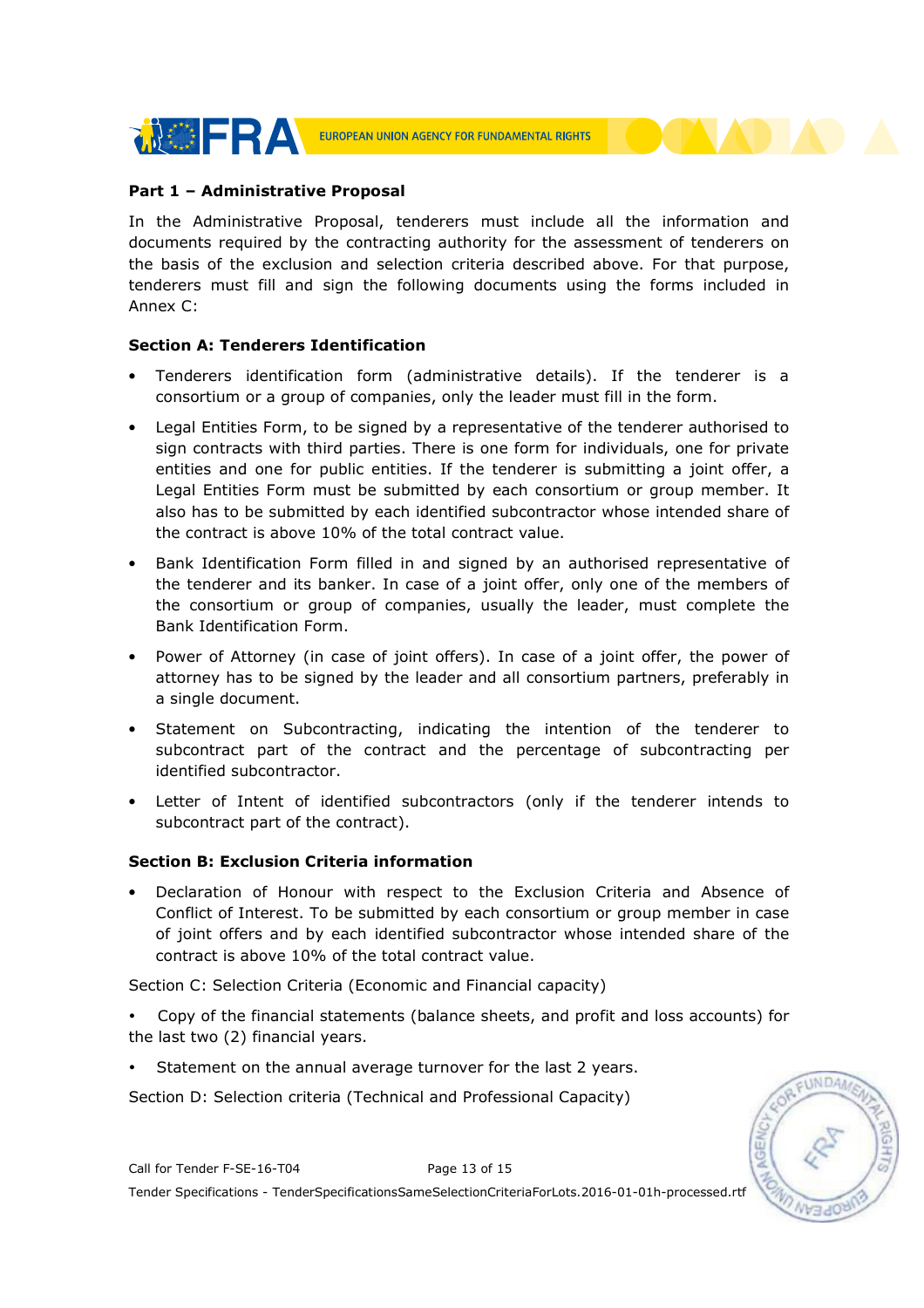

 List of principal services performed or supplies delivered in the last three (3) years.

Statements on annual average manpower and managerial staff.

## Part 2 – Technical proposal

In the Technical Proposal, tenderers must include all the information required by the contracting authority for the evaluation of tenders on the basis of the technical award criteria described in the corresponding sections of these Tender Specifications. Tenderers should elaborate on all points addressed in Annex A.1 Technical Specifications in order to obtain as many points as possible. The mere repetition of mandatory requirements set out in Annex A.1, without going into details or without giving any added value, will only result in a low number of points. In addition, if certain essential points of Annex A.1 are not expressly covered by the tender, the contracting authority may decide to give a zero mark for the relevant qualitative award criteria.

The technical offer must be written with a lay person in mind. The style and presentation must, as far as is possible, be simple and clear, and free of jargon that obscures rather than promotes meaning to readers unfamiliar with it.

The technical proposal must be included in a separate envelope clearly marked as "Technical Offer". Please note that there is no specific form to present your Technical Offer. However, it should be drawn up following the instructions above.

## Part 3 – Financial Proposal

In the Financial Proposal tenderers must indicate their financial offers by completing the Financial Offer Forms included in Annex C (Section F). Prices must be included in accordance with the instructions given in the corresponding sections of these Tender Specifications. The Financial Proposal must be included inside a separate envelope clearly marked as "Financial offer".

## 26. Data protection

Processing your reply to the invitation to tender will involve the recording and processing of personal data (such as your name, address and CV). Such data will be processed pursuant to Regulation (EC) No 45/2001 on the protection of individuals with regard to the processing of personal data by the Community institutions and bodies and on the free movement of such data. Unless indicated otherwise, your replies to the questions and any personal data requested are required to evaluate your tender in accordance with the specifications of the invitation to tender and will be processed solely for that purpose by the contracting authority. You are entitled to obtain access to your personal data on request and to rectify any such data that is inaccurate or incomplete. If you have any queries concerning the processing of your personal data, you may address them to contracting authority's Data Protection sunDA Officer. You have the right of recourse at any time to the European Data Protection Supervisor for matters relating to the processing of your personal data.